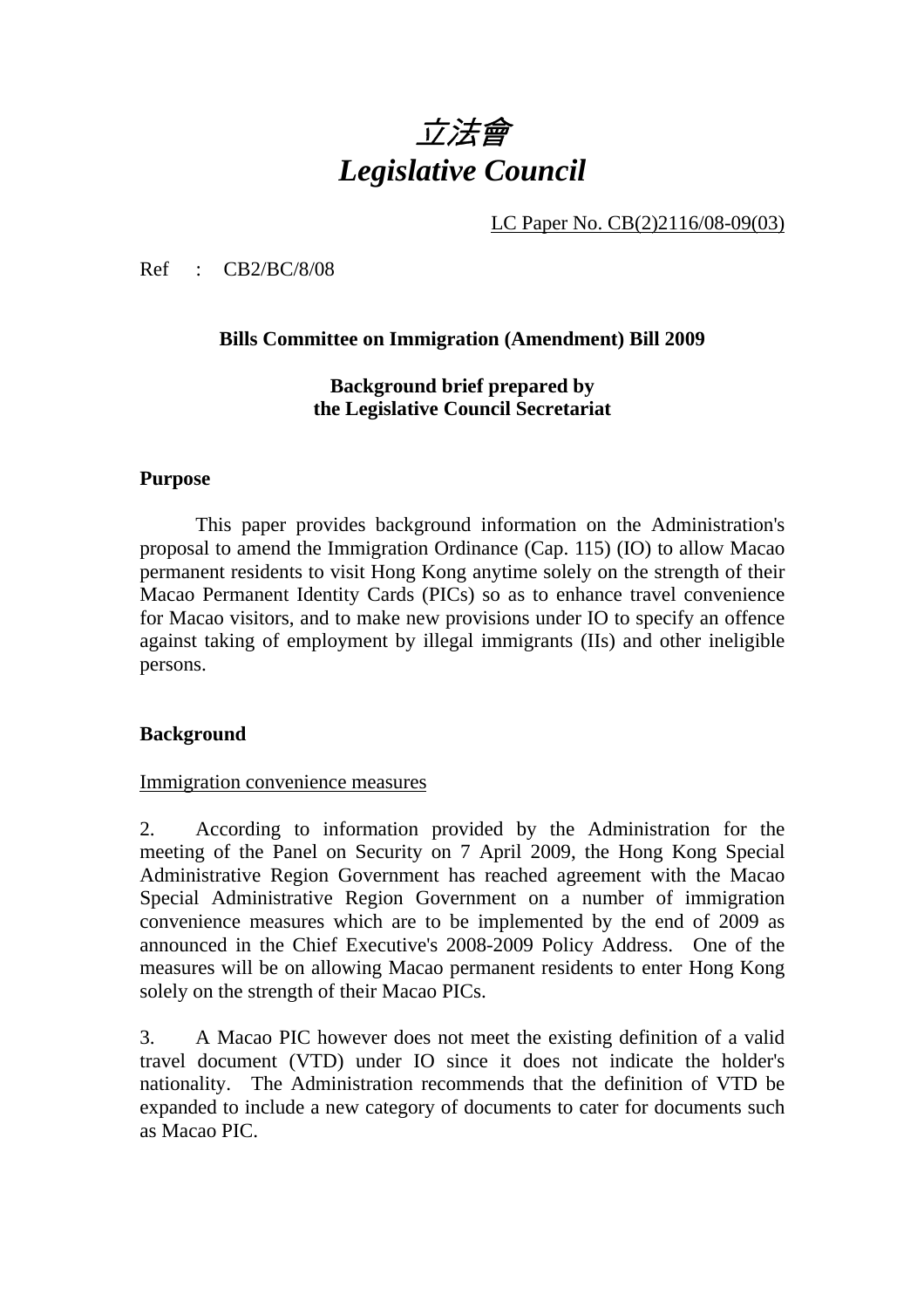4. Since the limit and conditions of stay imposed on a Macao visitor cannot be issued through making an endorsement on the card surface of his Macao PIC, the Administration proposes to make technical amendments to the requirement for visas and conditions of stay to have to be endorsed on VTDs. The proposed amendment will allow the issuance of visas and conditions of stay on a printed slip or label.

# Offence of taking employment or establishing/joining in business by illegal immigrants and others

5. There is currently no offence against the taking of employment or establishing/ joining in business by IIs. The established policy has been that IIs found working illegally in Hong Kong would be prosecuted for the offence of unlawful remaining under section 38 of IO. However, the policy was recently challenged in a judicial review case (*Iqbal Shahid, Waseem Abbas & Others v Secretary for Justice*) in which the Court of First Instance (CFI) of the High Court ruled in March 2009 that recognizance granted to IIs represented an authority from the Director of Immigration for them to remain in Hong Kong. Hence, they would have a defence against the charge of unlawful remaining.

6. According to the Administration, there has been an upsurge of non-ethnic Chinese IIs (not including Vietnamese) intercepted in recent months since the handing down of the CFI's judgment : from the monthly average of 37 in January and February 2009, to 136 in March to May 2009 (representing an increase of over 260%). There is an urgent need to specify an offence for the taking of employment or establishing/ joining in business by IIs so as to prevent them from believing that there is any loophole to exploit, thus causing the problems of illegal immigration and illegal employment to deteriorate.

7. The Administration proposes that the new offence should cover persons subject to removal or deportation. The proposed penalty level of the new offence should be a fine of level five and imprisonment for three years, which are comparable to those under the offences of "unlawful remaining" and "breach of conditions of stay" respectively under sections 38(1)(b) and 41 of IO.

# **Discussions by the Panel on Security**

8. The Administration briefed the Panel on Security on its legislative proposals at its meeting on 2 June 2009.

9. While members in general supported the proposal on immigration convenience measures for Macao visitors, some members expressed concern over the Administration's hasty decision to make new provisions under IO to specify an offence against the taking of employment by IIs. These members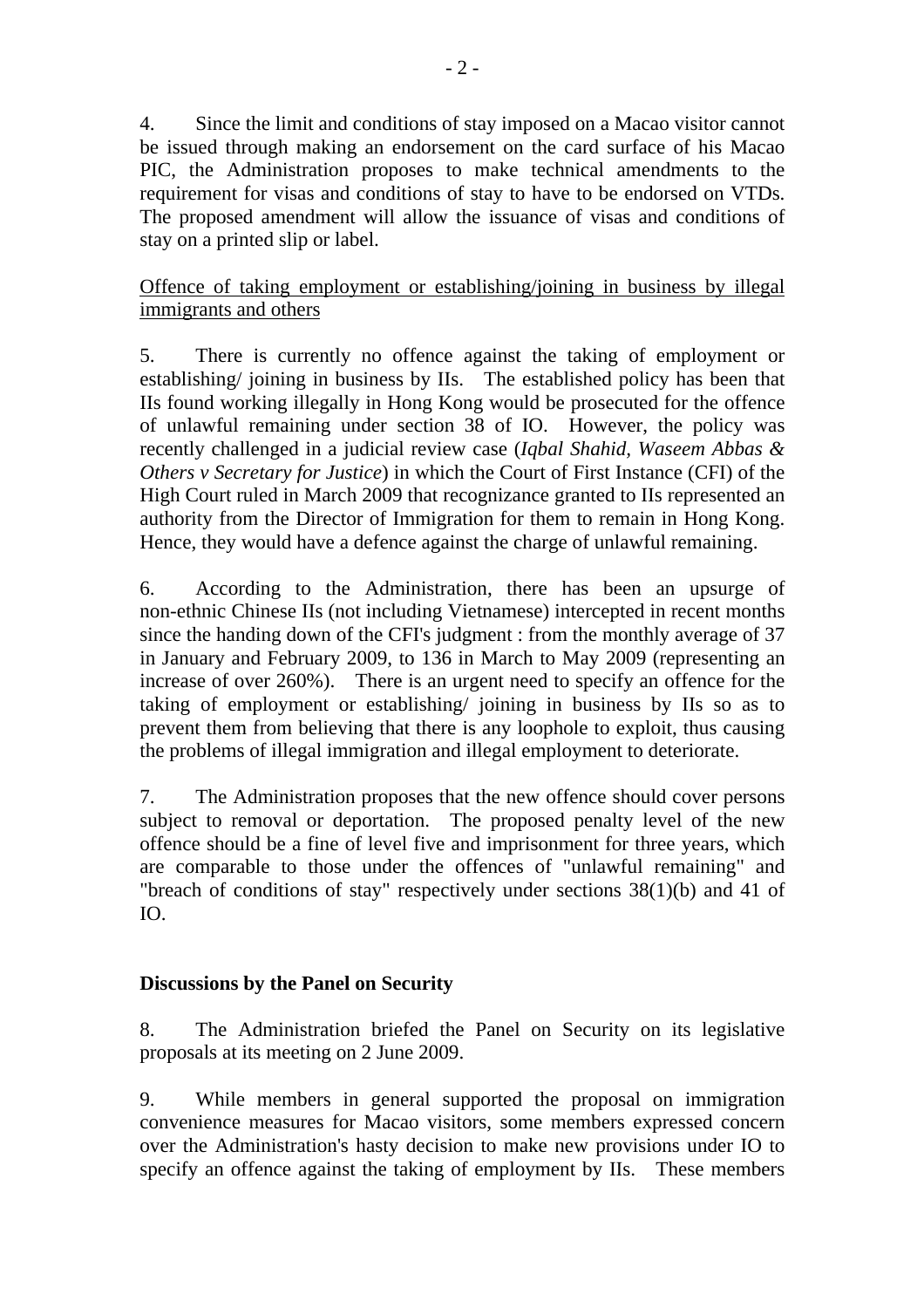took the view that the CFI's judgment on the judicial review case and its implications had to be studied carefully and construed from a wider perspective. They pointed out that the upsurge of non-ethnic Chinese IIs taking up illegal employment in Hong Kong was related to the rapid increase in the number of torture claims and refugee claims lodged in Hong Kong. The Administration should therefore speed up its review of the torture claim screening mechanism and introduce more comprehensive legislative proposals to tackle all the issues in one go, rather than dealing with the problem of employment of IIs in a piece-meal manner.

10. The Administration responded that although the law enforcement agencies had strengthened boundary control in collaboration with the Mainland counterparts, there was an upsurge in the number of non-ethnic Chinese IIs intercepted in recent months. The Administration also had difficulties in prosecuting IIs released on recognizance for undertaking illegal employment after the handing down of the CFI's judgment in March 2009. There was an urgent need for the Administration to address the problem.

11. Regarding the concern of members about the review of the torture claim screening mechanism, the Administration advised that it was studying the implementation of a legislative regime with comprehensive and effective procedures for determining refugee status and assessing torture claims made under the Convention Against Torture and Other Cruel, Inhuman or Degrading Treatment or Punishment (CAT). It would provide a framework on the subject matter for consideration by the Legislative Council (LegCo) by the end of 2009.

12. Notwithstanding the above, some members remained of the view that the Administration should come up with a view on the need for a comprehensive review and legislative exercise, before it would proceed further to make the new provisions concerning illegal employment. They requested the Administration to provide more detailed analysis on the background to the proposal to create a new offence prohibiting IIs and persons who were subject to removal or deportation orders from taking of employment or establishing/joining in any business. A member opined that the Administration should endeavour to identify the employer of the illegal workers to see if there was sufficient evidence to prosecute the employer in the first instance.

13. Some other members were concerned about the substantial increase in the number of non-ethnic Chinese IIs intercepted in recent months. They appreciated that there was an urgent need to make provisions under IO to specify an offence against the taking of employment by IIs so as to prevent them from believing that there was any loophole to exploit. Since the Administration had undertaken to study the implementation of a legislative regime for handling torture claims made under CAT and provide a framework